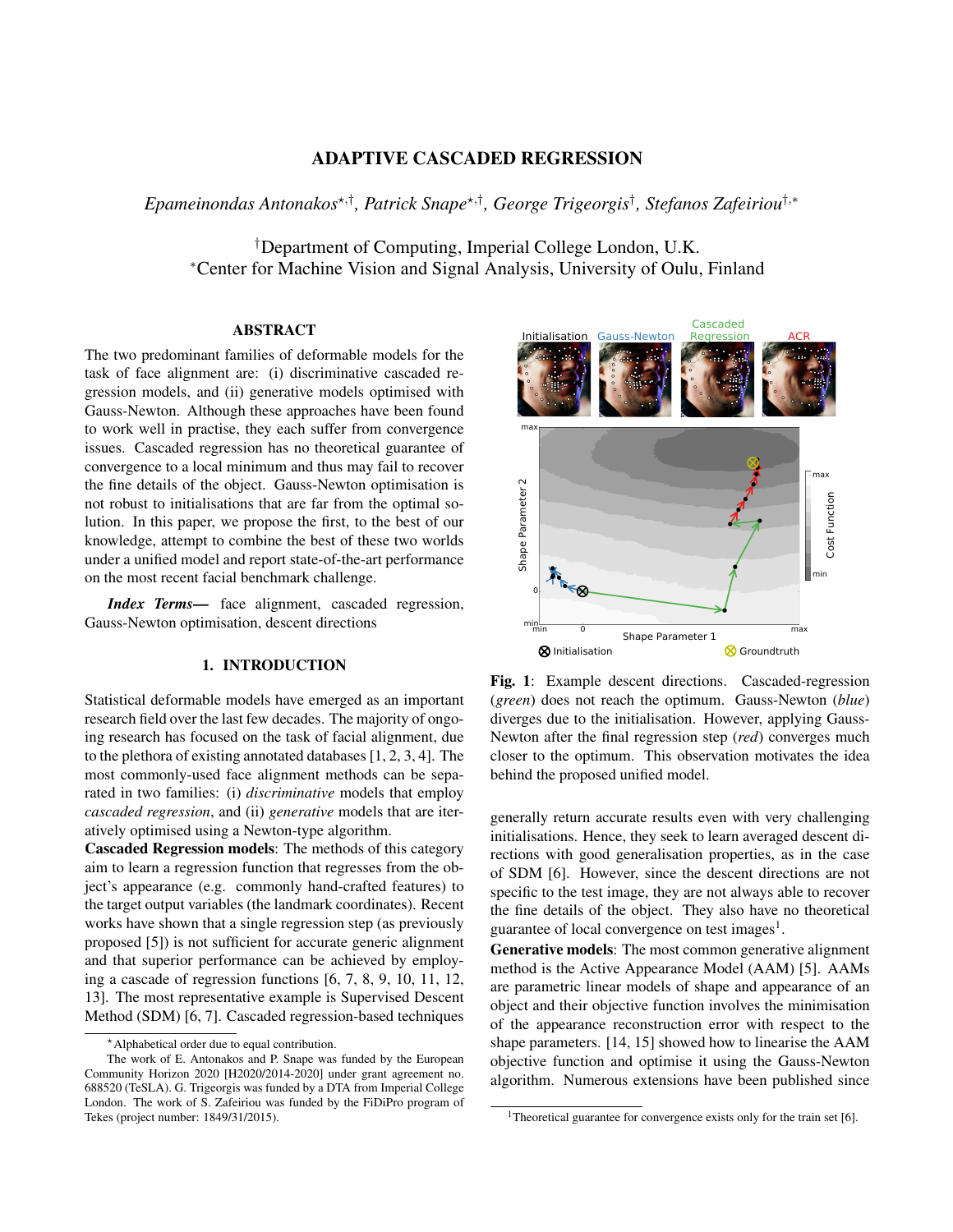then, either related to the optimisation procedure [16, 17, 18] or the model structure [19, 20, 21]. Generative models have been shown to be more accurate than regression-based methods when initialised close to an optimum [16, 18, 19, 21]. However, the linearisation of the cost function required for Gauss-Newton optimisation causes generative models to be highly sensitive to their initialisations. In general, if Gauss-Newton is not initialised within close proximity of an acceptable local minima, the resulting alignment will be poor.

In this paper, we present a unified model that combines the generative and discriminative formulation via a weighted combination of their descent directions. Our motivation comes from the example of Figure 1, in which we plot the cost function that we aim to optimise based on a parametric shape model and a projected-out appearance subspace [14]. Note that the cost function is plotted w.r.t the first two shape parameters and is common for the discriminative and the generative models. Even though the initialisation is far from the groundtruth optimum, the cascaded regression manages to quickly converge towards the correct direction with large steps, but is not able to actually reach the optimum. In contrast, the generative model completely diverges due to the distance from the global optimum. However, by applying Gauss-Newton after cascaded regression, we reach a local optimum that is very close to the global optimum. Our proposed model employs a fully parametric cascade of regression-based descent directions, which are further adapted by the gradient descent directions provided by the Hessian of Gauss-Newton. This adaptation allows the model to be robust to very challenging initialisations and to converge to the local minimum which can recover accurate landmark localisation for the fine details of an object. Inspired by our method's nature, we name it Adaptive Cascaded Regression (ACR). Finally, we report state-of-the-art performance on the task of face alignment, using the most recent benchmark challenge 300-W [1, 2, 3].

### 2. PROPOSED METHOD

Shape model We denote a landmark point for an image I, as  $\mathbf{x}_i = [x_i, y_i]^T$  and thus the *shape instance* of an object with n landmarks is given by  $\mathbf{s} = [\mathbf{x}_1^T, \dots, \mathbf{x}_n^T]^T \in \mathbb{R}^{2n \times 1}$ . Given a set of such shape samples  $\{s^i\}$ , a parametric shape model can be modelled by aligning the shapes and then performing Principal Component Analysis (PCA). The shape subspace is further augmented with four eigenvectors that control the global similarity transform [14]. The resulting *shape model*  $\{U_s, \bar{s}\}$  consists of the orthonormal basis  $U_s \in \mathbb{R}^{2n \times n_s}$  with  $n_s$  eigenvectors and the mean shape vector  $\bar{s} \in \mathbb{R}^{2n}$ . A new shape instance is generated via  $s(\mathbf{p}) = \bar{\mathbf{s}} + \mathbf{U}_s \mathbf{p}$  where  $\mathbf{p} =$  $[p_1, \ldots, p_{n_s}]^T \in \mathbb{R}^{n_s \times 1}$  are the *shape parameters*.

Appearance model Let us define the function  $\phi(s)$  that returns a vector which concatenates the features (e.g. SIFT [22]) extracted from the patches centred at the landmarks of the provided shape instance s. Given that each vector has

length m, then  $\phi(s) \in \mathbb{R}^{mn \times 1}$ . Given a set of appearance samples  $\{\phi^i\}$  and then applying PCA, we obtain a parametric *appearance model*  $\{U_a, \bar{a}\}\$  that consists of the orthonormal basis  $\mathbf{U}_a \in \mathbb{R}^{mn \times n_a}$  with  $n_a$  eigenvectors and the mean appearance vector  $\bar{\mathbf{a}} \in \mathbb{R}^{mn}$ . An appearance instance can be generated as  $a(c) = \bar{a} + U_a c$  where  $\mathbf{c} = [c_1, \dots, c_{n_a}]^T \in \mathbb{R}^{n_a \times 1}$  are the *appearance parameters*. We also define  $\mathbf{P} = \mathbf{E} - \mathbf{U}_a \mathbf{U}_a^T$  as the orthogonal complement of the appearance subspace  $U_a$ , where  $\mathbf{E} \in \mathbb{R}^{mn \times mn}$ denotes an identity matrix.

Adaptive Cascaded Regression ACR combines the regressed descent directions with Gauss-Newton descent directions into a single unified cost function. Assume that we have a set of N training images  $\{I_1, \ldots, I_N\}$  and their corresponding annotated shapes  $\{s_1, \ldots, s_N\}$ . By projecting each ground-truth shape onto the shape basis  $U_s$ , we compute the ground-truth shape parameters  $\{p_1^*, \ldots, p_N^*\}$ . During the training process of each cascade level, we generate a set of P perturbed shape parameters  $\mathbf{p}_{i,j}^k$ ,  $j = 1, \ldots, P$ ,  $i =$  $1, \ldots, N$ , which are sampled from a distribution that models the statistics of the detector employed for initialisation. By defining  $\Delta \mathbf{p}_{i,j}^k = \mathbf{p}_i^* - \mathbf{p}_{i,j}^k$ ,  $j = 1, \dots, P$ ,  $i = 1, \dots, N$  to be a set of shape parameter increments, the training procedure of ACR aims to learn a cascade of K optimal linear regressors given the gradient descent directions of each training image at each level  $k = 1, \ldots, K$  by minimizing

$$
\sum_{i=1}^{N} \sum_{j=1}^{P} \left\| \Delta \mathbf{p}_{i,j}^{k} - \left( \lambda^{k} \mathbf{W}^{k} - (1 - \lambda^{k}) \mathbf{H}_{i,j}^{-1} \mathbf{J}_{i,j}^{T} \right) \hat{\boldsymbol{\phi}}_{i,j,k} \right\|_{2}^{2}
$$
\n(1)

with respect to  $\mathbf{W}^k$ .  $\hat{\boldsymbol{\phi}}_{i,j,k}$  denotes the projected-out residual defined as

$$
\hat{\boldsymbol{\phi}}_{i,j,k} \equiv \hat{\boldsymbol{\phi}}_i(\mathbf{s}(\mathbf{p}_{i,j}^k)) = \mathbf{P}\left(\boldsymbol{\phi}_i(\mathbf{s}(\mathbf{p}_{i,j}^k)) - \bar{\mathbf{a}}\right)
$$
(2)

and  $H_{i,j}$  and  $J_{i,j}$  denote the Hessian and Jacobian matrices, respectively, of the Gauss-Newton algorithm per image  $i =$  $1, \ldots, N$  and per perturbation  $j = 1, \ldots, P$ .  $\lambda_k$  is a hyperparameter that controls the weighting between the regressionbased and gradient descent directions at each cascade level k. The training procedure involves the following steps:

Step 1: Shape Parameters Increments Given the set of vectors  $\mathbf{p}_{i,j}^k$ , we formulate the set of shape parameters increments vectors  $\Delta \mathbf{p}^k_{i,j}$  =  $\mathbf{p}^*_i - \mathbf{p}^k_{i,j}, \ \forall i = 1, \ldots, N, \ \forall j$  =  $1, \ldots, P$  and concatenate them in an  $n_s \times NP$  matrix  $\Delta P_k =$  $\left[\Delta \mathbf{p}^k_{1,1} \cdots \Delta \mathbf{p}^k_{N,P}\right]$ .

Step 2: Projected-Out Residuals The next step is to compute the part-based appearance vectors from the perturbed shape locations  $\phi_i(s(\mathbf{p}^k_{i,j}))$  and then the projected-out residuals of Eq. 2  $\forall i = 1, \ldots, N, \forall j = 1, \ldots, P$ . These vectors are then concatenated in a single  $mn \times NP$  matrix as  $\hat{\mathbf{\Phi}}_k = \Bigl[ \hat{\boldsymbol{\phi}}_1 ( \mathbf{s}(\mathbf{p}^k_{1,1})) ~ \cdots ~ \hat{\boldsymbol{\phi}}_N ( \mathbf{s}(\mathbf{p}^k_{N,P})) \Bigr].$ 

Step 3: Gradient Descent Directions Compute the Gauss-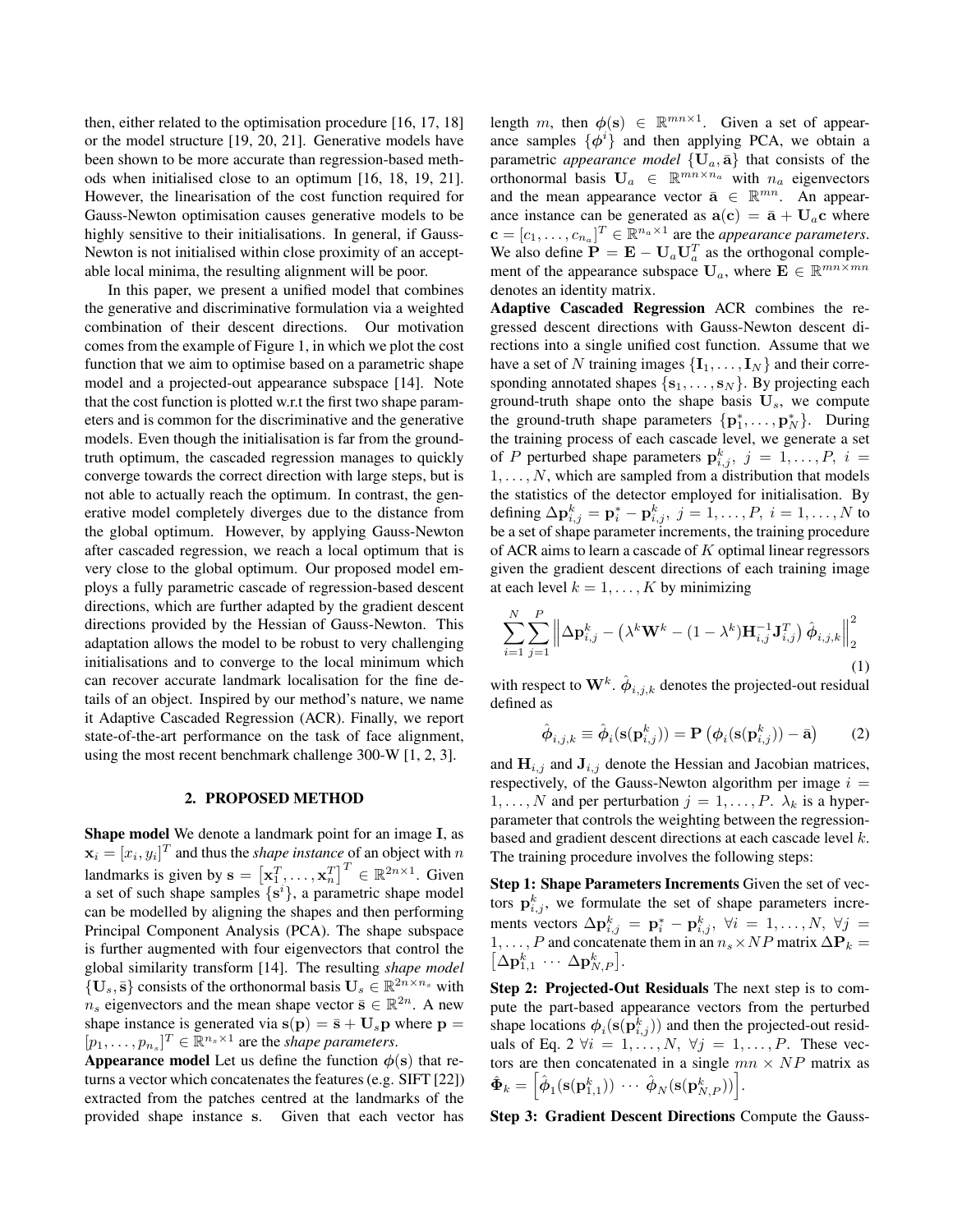Newton solutions for all the images and their perturbed shapes and concatenate them in an  $n_s \times NP$  matrix as

$$
\left[ \begin{array}{cc} & [\mathbf{H}_{1,1}^{-1}\mathbf{J}_{1,1}^T\hat{\boldsymbol{\phi}}_1(\mathbf{s}(\mathbf{p}_{1,1}^k))]^T \\ & \vdots \end{array} \right]^T
$$

$$
\mathbf{G}_k = (1 - \lambda^k) \begin{bmatrix} \vdots \\ [\mathbf{H}_{i,j}^{-1} \mathbf{J}_{i,j}^T \hat{\boldsymbol{\phi}}_i(\mathbf{s}(\mathbf{p}_{i,j}^k))]^T \\ \vdots \\ [\mathbf{H}_{N,P}^{-1} \mathbf{J}_{N,P}^T \hat{\boldsymbol{\phi}}_N(\mathbf{s}(\mathbf{p}_{N,P}^k))]^T \end{bmatrix}
$$
(3)

This involves the calculation of the Jacobian and Hessian per image as

$$
\mathbf{J}_{i,j} = \mathbf{J}_{i,j}^a
$$
  
\n
$$
\mathbf{H}_{i,j} = \mathbf{J}_{i,j}^T \mathbf{P} \mathbf{J}_{i,j}
$$
 (4)

where

$$
\mathbf{J}_{i,j}^a = \mathbf{J}_{\bar{\mathbf{a}}} + \sum_{l=1}^m c_{i,j}^l \mathbf{J}_l
$$
 (5)

is the model Jacobian that consists of the mean appearance Jacobian  $J_{\bar{a}} = \frac{\partial \bar{a}}{\partial p}$  and the Jacobian of each appearance eigenvector denoted as  $J_l, l = 1, \ldots, m$ . Note that both  $J_{\bar{a}}$  and  $J_l$ can be pre-computed. Thus, Eq. 5 requires the calculation of the appearance parameters  $c_{i,j}$ , given their current estimate from the previous cascade  $\mathbf{c}_{i,j}^c$  and the shape increments  $\Delta \mathbf p_{i,j}^k,$  as

$$
\mathbf{c}_{i,j} = \mathbf{c}_{i,j}^c + \mathbf{U}_a^T \left( \phi_i(\mathbf{s}(\mathbf{p}_{i,j}^k)) - \bar{\mathbf{a}} - \mathbf{U}_\mathbf{a} \mathbf{c}_{i,j}^c - \mathbf{J}_{i,j}^a \Delta \mathbf{p}_{i,j}^k \right)
$$
(6)

Step 4: Regression Descent Directions By using the previously above defined matrices, the cost function of ACR in Eq. 1 takes the form  $\arg \min_{\mathbf{W}^k} \left\| \Delta \mathbf{P}_k - \lambda^k \mathbf{W}^k \hat{\mathbf{\Phi}}_k + \mathbf{G}_k \right\|$ 2 2 The closed-form solution of the above least-squares problem is

$$
\mathbf{W}^{k} = \frac{1}{\lambda^{k}} \left( \Delta \mathbf{P}_{k} + \mathbf{G}_{k} \right) \left( \hat{\mathbf{\Phi}}_{k}^{T} \hat{\mathbf{\Phi}}_{k} \right)^{-1} \hat{\mathbf{\Phi}}_{k}^{T} \tag{7}
$$

Note that the regression matrix of this step is estimated only in case  $\lambda_k \geq 0$ . If  $\lambda_k = 0$ , then we directly set  $\mathbf{W}_k = \mathbf{0}_{n_s \times mn}$ 

Step 5: Shape Parameters Update The final step is to generate the new estimates of the shape parameters per training image as

$$
\mathbf{p}_{i,j}^{k+1} = \mathbf{p}_{i,j}^{k} + \left(\lambda_k \mathbf{W}^k - (1 - \lambda_k) \mathbf{H}_{i,j}^{-1} \mathbf{J}_{i,j}^T\right) \boldsymbol{\phi}_i(\mathbf{s}(\mathbf{p}_{i,j}^k))
$$
\n(8)

 $\forall i = 1, \ldots, N$  and  $\forall j = 1, \ldots, P$ . After obtaining  $\mathbf{p}_{i,j}^{k+1}$ , steps 1-5 are repeated for the next cascade level.

Fitting In the fitting phase, given an unseen testing image I and its initial shape parameters  $\mathbf{p}^0 = [p_1^0, p_2^0, p_3^0, p_4^0, \mathbf{0}]^T$ , we compute the parameters update at each cascade level  $k$  as

$$
\mathbf{p}^{k} = \mathbf{p}^{k-1} + \left(\lambda_k \mathbf{W}^k - (1 - \lambda_k) \mathbf{H}^{-1} \mathbf{J}^T\right) \phi(\mathbf{s}(\mathbf{p}^{k-1})) \tag{9}
$$

where the Jacobian and Hessian are computed as described in Step 3 of the training procedure (Eq. 4). The computational complexity per iteration is  $\mathcal{O}(n_s mn(n_a + n_s + 1)).$ 



Fig. 2: Representative examples of normalised errors.

## 3. EXPERIMENTAL RESULTS

Datasets We use the 68-point annotations provided by [2, 1, 3] for LFPW [23], HELEN [24], AFW [25] and IBUG [2, 3] databases. For all experiments, we used the bounding boxes provided by the 300-W competition [2].

Error Metric To maintain consistency with the 300-W competition, we report cumulative error distribution (CED) graphs using the point-to-point error normalised by the interocular distance defined by the outer eye corners. We also report the failure rate, as well as the area under the curve (AUC). We fix a maximum error that we believe represents a failed fitting, and thus the higher the AUC, the more fittings are concentrated within this acceptable fitting area. In all experiments, CED curves and AUC errors are reported up to 0.06. Examples of different errors are given in Fig. 2, which shows that 0.06 represents an alignment failure. Finally, note that the error is computed on 49 points to be consistent with public implementations of state-of-the-art techniques.

Implementation Details 20 and 300 components were kept for the shape and appearance models, respectively. After performing cross-validation, we found that a cascade of 14 levels with  $\lambda = [1, 0.75, 0.5, 0.25, 0, 0, \ldots]$  was sufficient. Intuitively, this means that the regression-based descent directions need to dominate the optimisation for the first few iterations, as they move towards the optimum with steps of large magnitude. After that, the gradient descent steps are sufficient in order to converge to an accurate local minimum. The first two iterations are performed on the image at half scale, the rest at full scale ( $120 \times 120$ ). The patch sizes were  $[32\times32, 24\times24, 24\times24, 16\times16, 24\times24, 24\times24, \ldots]$ . Dense SIFT [26, 22] features were used for all methods. When performing a regression, a ridge parameter of 100 was used. The training data is augmented by perturbing the provided bounding boxes of [2, 3] with uniform noise of 0.005 for scaling and 0.07 for translation. The same options were used for training the AAM and SDM using the Menpo Project [27].

Self Evaluation Fig. 3 compares ACR to both the generative AAM and the discriminative SDM. We trained all 3 methods on LFPW training set, HELEN training set and IBUG. The testing database was chosen as AFW as recent works (e.g. [12]) have shown that AFW is still a challenging dataset. Fig. 3 (left) shows the CED curve for the SDM, AAM and ACR. The curves clearly show the improved performance of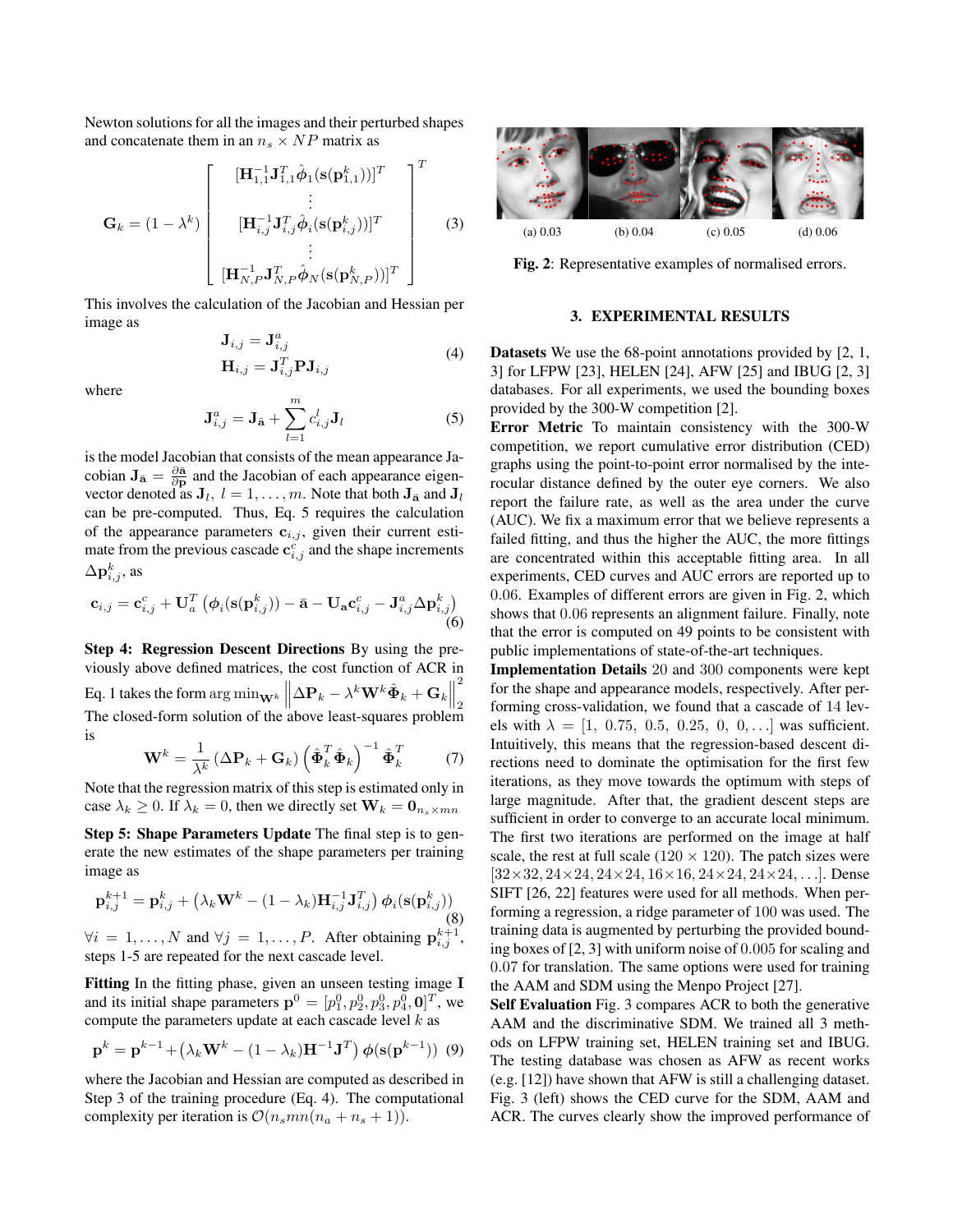

Fig. 3: ACR, AAM (Gauss-Newton) and SDM (Discriminative), trained identically, tested on the images of AFW. (*Left*) CED on 49 points using the bounding boxes of [2, 3]. (*Right*) Sorted initial errors of 10 random initialisations of each image. As the error increases, the AAM is unable to converge, whereas ACR is robust to initialisations and accurate.



Fig. 4: Normalized error on 49 points for the testing dataset of the 300-W challenge [2, 3].

ACR over both SDM and AAM. Fig. 3 (right) demonstrates the sensitivity of generative methods to initialisations by generating 10 random initialisations per image of AFW and then sorting the initialisation errors (low-to-high). The initialisation errors wered binned and the final error of the SDM, AAM and ACR is plotted with respect to increasing initial errors. As the initialisation error increases, the AAM is incapable of converging towards an acceptable local minima. In contrast, both the SDM and ACR perform well, though ACR outperforms SDM across all errors.

Comparison with state-of-the-art The testing dataset of the 300-W competition [2, 3] includes 600 "in-the-wild" images and is described as being drawn from the same distribution as the IBUG dataset. ACR was trained using LFPW training set, HELEN training set, AFW and IBUG. Fig. 4 compares the performance of ACR against the state-of-the-art methods

| <b>Method</b>          | AUC  | <i>Failure rate</i> $(\%)$ |
|------------------------|------|----------------------------|
| ACR                    | 0.43 | 11.0                       |
| 300W 1 [28]            | 0.42 | 9.3                        |
| $\overline{CFSS}$ [13] | 0.40 | 13.5                       |
| 300W 2 [29]            | 0.38 | 14.2                       |
| PO-CR [12]             | 0.37 | 17.7                       |
| ERT[9]                 | 0.28 | 23.7                       |
| Intraface $[6, 30]$    | 0.27 | 23.8                       |
| Chehra [11]            | 0.24 | 46.8                       |
| Initialisation         | 0.01 | 96.8                       |

**Table 1:** The area under the curve (AUC) and failure rate  $(\%)$ of images with error  $> 0.06$  for the CED curve in Fig. 4.

of Zhou et al. (300W 1) [28], Yan et al. (300W 2) [29], CFSS [13], PO-CR [12], ERT [9], Intraface [6, 30] and Chehra [11]. In all cases, the testing was initialised using the bounding boxes from [2, 3]. It can be seen that ACR is the most accurate technique and slightly outperforms [28], which is a much more complex deep learning method provided by industry. Table 1 reinforces the results of Fig. 4 by showing that ACR is highly accurate and slightly less robust than the method of [28].

### 4. CONCLUSION

We have shown that by combining the descent directions of cascaded regression with the descent directions from Gauss-Newton optimisation, we can achieve both robustness to challenging initialisations and accuracy w.r.t fine details. We report state-of-the-art performance on the task of facial alignment, using the most recent benchmark challenge and have experimentally verified that ACR outperforms both AAM and SDM for a range of initialisations.